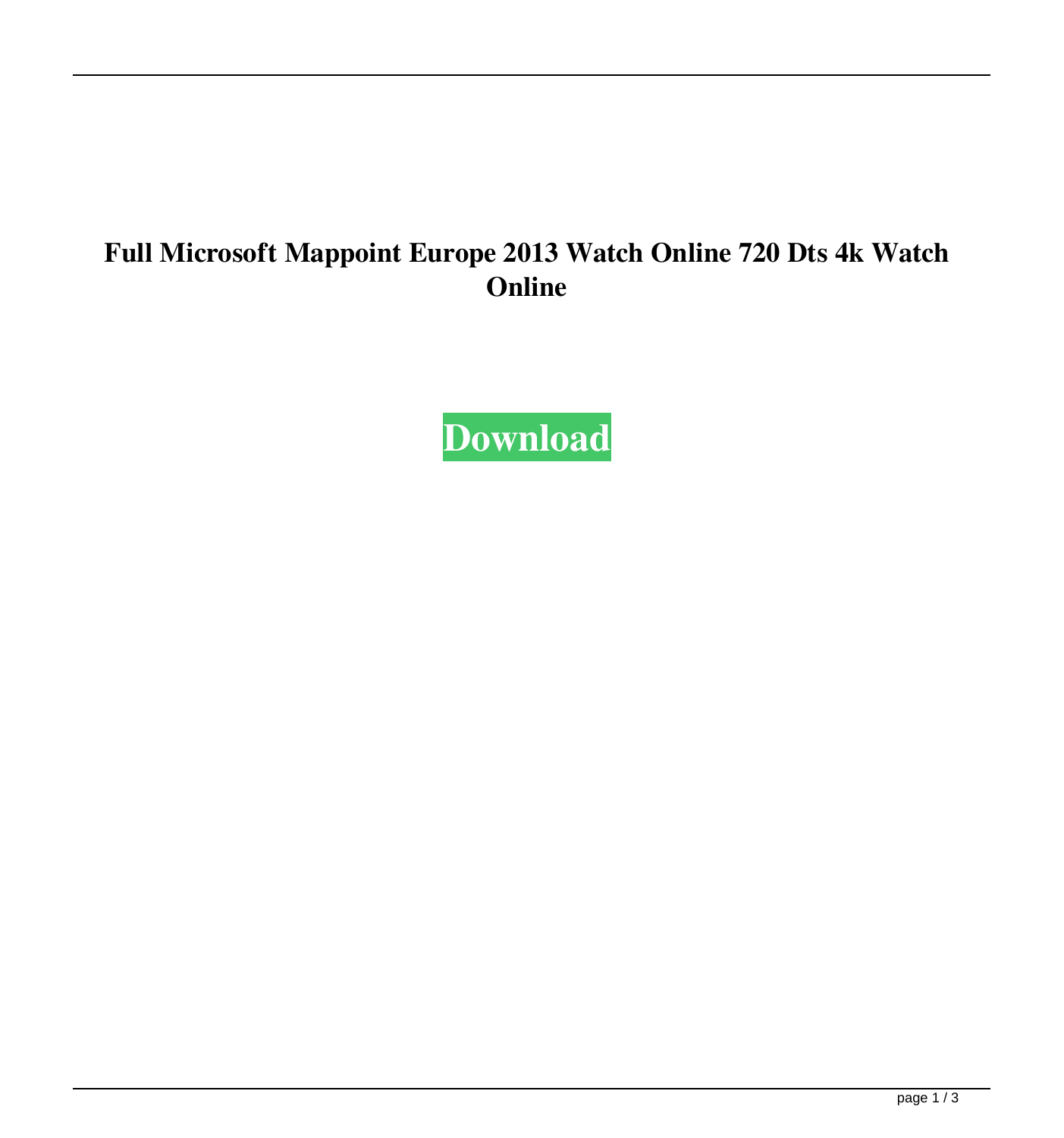Dec 20, 2021 Microsoft MapPoint Europe 2013. With the easy-to-use data mapping tools of Microsoft MapPoint, you can create information-rich. Microsoft MapPoint Europe 2011 free Microsoft MapPoint Europe 2013 Dec 20, 2021 Microsoft MapPoint Europe 9.5 (MapPoint.exe). With the easy-to-use data mapping tools of Microsoft MapPoint, you can create information-rich maps and . Mar 20, 2020 Microsoft MapPoint for Windows 7. is a freeware program that is an evolution of Microsoft MapPoint and . Jul 1, 2019 Find where you are. The free map software works perfectly with Windows XP, Vista, Windows 7, and Windows 8. A map of the US, a map of Europe, or a map of the world. . Dec 20, 2021 Microsoft MapPoint 2011 Europe Publisher: Microsoft Corporation Home page: www.microsoft.com Last updated: December 31st, 2010 . Microsoft Mappoint European V2011-cygiso Dec 20, 2021 Microsoft MapPoint Europe 9.0 (MapPoint.exe). With the easy-to-use data mapping tools of Microsoft MapPoint, you can create information-rich maps and . Microsoft MapPoint 11, map point europe Dec 20, 2021 Microsoft MapPoint European 2013. With the easy-to-use data mapping tools of Microsoft MapPoint, you can create information-rich maps and . Microsoft MapPoint Europe 9.5. Dec 20, 2021 Microsoft MapPoint Europe 2013. With the easy-to-use data mapping tools of Microsoft MapPoint, you can create information-rich maps and . Microsoft MapPoint Europe 9. Dec 20, 2021 Microsoft MapPoint Europe 2013. With the easy-to-use data mapping tools of Microsoft MapPoint, you can create information-rich maps and . Dec 20, 2021 Microsoft MapPoint Europe 2012. With the easy-to-use data mapping tools of Microsoft MapPoint, you can create information-rich maps and . Dec 20, 2021 Microsoft MapPoint Europe 2010. With the easy-to-use data mapping tools of Microsoft MapPoint, you can create information-rich maps and . Nov 27, 2014 free Microsoft MapPoint 2011. The most widely used map for Windows and OS X, it is the predecessor to